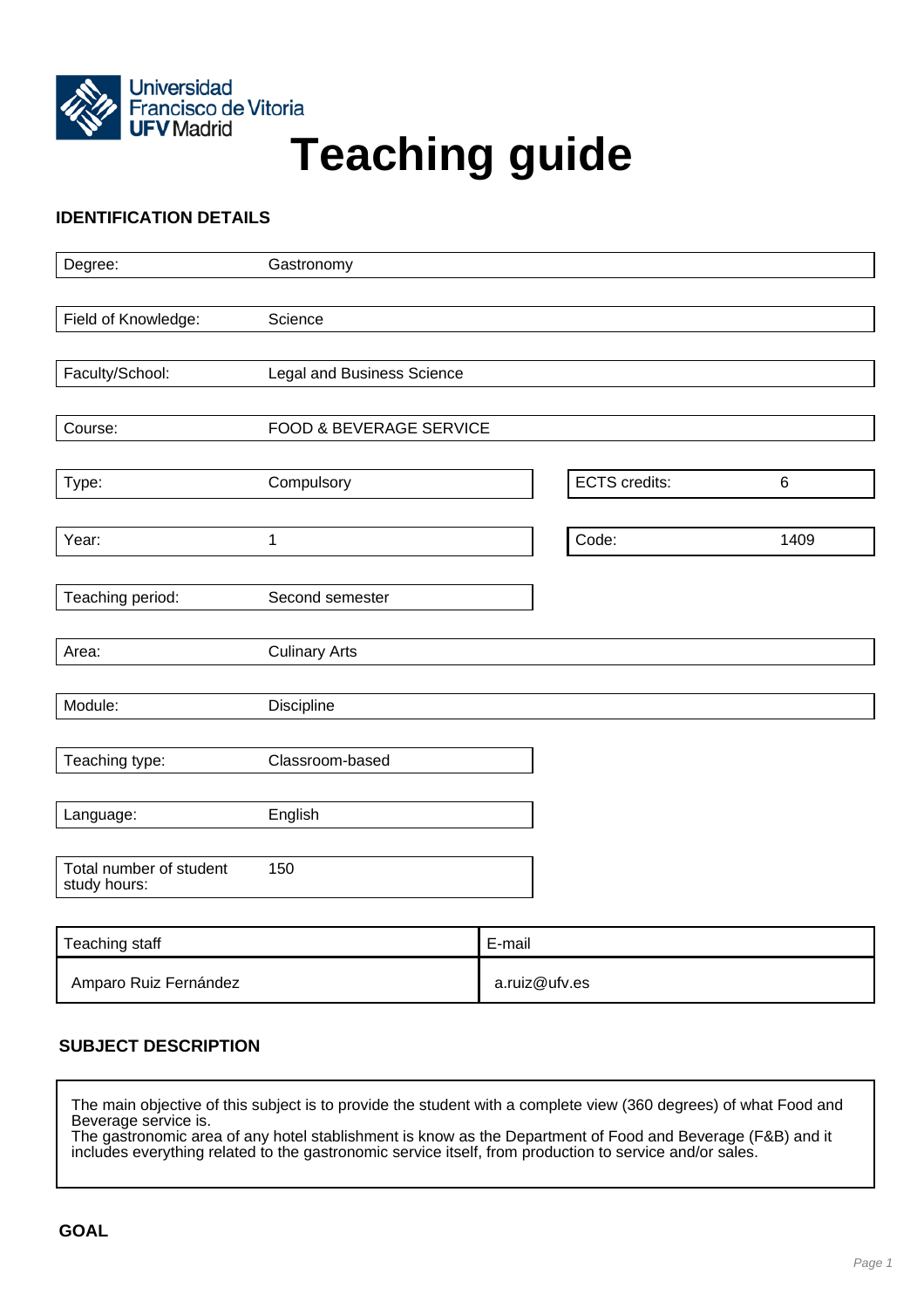By the end of the course, the student have a global and particular overview, theoretical and its professional application, of the service of F&B. Interiorizing and acquiring the knowledge of the critical elements of the operations and management of F&B Service

## **PRIOR KNOWLEDGE**

No need

## **COURSE SYLLABUS**

Chapter 1. Introducing F&B service industry 1.1Sectors of the F&B industry and F&B operations 1.2The meal experience and customer service 1.3Food production methods, F&B service methods and personnel Chapter 2. Staffing issues 2.1Attributes of F&B service personnel 2.2 Technical & interpersonal skills 2.3 Health, safety & security Chapter 3. The menu 3.1 Menu offering 3.2 Menu pricing 3.3 Menu merchandising Chapter 4. F&B operations: Purchasing and storage 4.1 Purchasing procedure 4.2 Price and quality performance 4.3 Storing F&B Chapter 5. F&B operations: Production and service 5.1 Food production methods 5.2 Beverage production methods 5.3 F&B service methods Chapter 6. F&B control 6.1 Objectives of F&B control 6.2 Setting the budget and break-even analysis 6.3 Methods of F&B control 6.4 Revenue control Chapter 7. F&B marketing 7.1 Marketing 7.2 Advertising 7.3 Public relations 7.4 Personal selling and upselling Chapter 8. Supervisory aspects 8.1 Legal considerations 8.2 Customer relations 8.3 Staffing levels

## **EDUCATION ACTIVITIES**

Participatory lectures: Unlike classical lecture, where the main weight lies on the teacher, in participatory lecture we want the student to pass from a passive to an active role, encouraging their participation. Case method and problem solving class sessions: Learning through case studies or actual management situations.

Tutorials: These consist of individual attention to students in order to review and clarify different aspects presented in class and clarify any doubts.

Research: Finding information to stay updated and knowing the current situation of the industry in specialized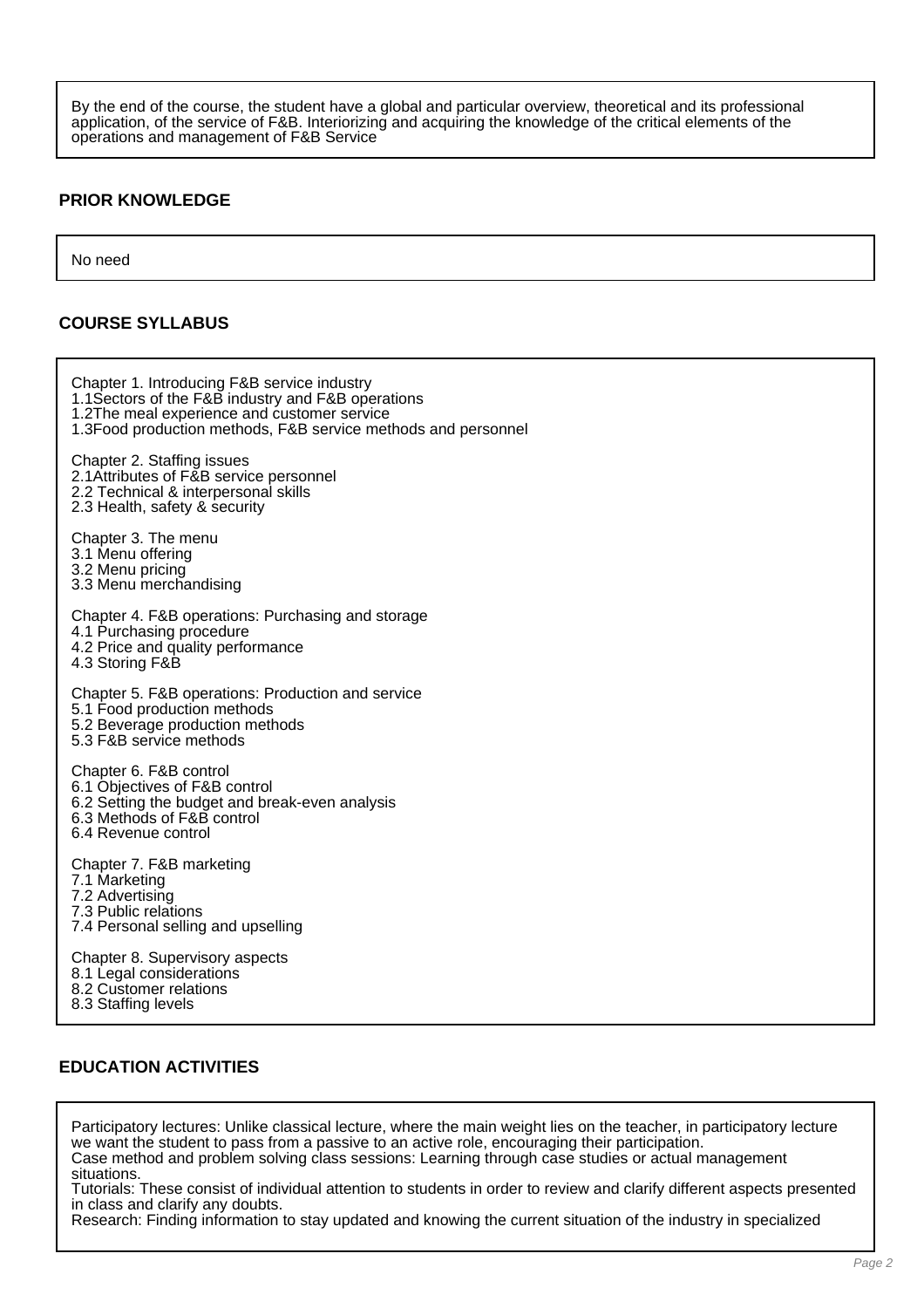## **DISTRIBUTION OF WORK TIME**

| <b>CLASSROOM-BASED ACTIVITY</b>                                                                                                                         | INDEPENDENT STUDY/OUT-OF-CLASSROOM<br><b>ACTIVITY</b>                                                                                                                                                                    |
|---------------------------------------------------------------------------------------------------------------------------------------------------------|--------------------------------------------------------------------------------------------------------------------------------------------------------------------------------------------------------------------------|
| 160<br>hours                                                                                                                                            | 90 hours                                                                                                                                                                                                                 |
| Master Lessons and Professional Lecture<br>30h<br>Case-Study method and problem solving class sessions<br>10h<br>Team and individual work presentations | Study of successful practices and cases 40h<br>Independent work, adapting class-notes and visits<br>knowledge 20h<br>Development and research of class-based-concepts<br>15h<br>Visits to f&b top companies and business |
| 5h<br>Outdoor complementary activities 15h                                                                                                              | 15h                                                                                                                                                                                                                      |

## **SKILLS**

#### **Basic Skills**

Students must have demonstrated knowledge and understanding in an area of study that is founded on general secondary education. Moreover, the area of study is typically at a level that includes certain aspects implying knowledge at the forefront of its field of study, albeit supported by advanced textbooks

Students must be able to apply their knowledge to their work or vocation in a professional manner and possess skills that can typically be demonstrated by coming up with and sustaining arguments and solving problems within their field of study

Students must have the ability to gather and interpret relevant data (usually within their field of study) in order to make judgments that include reflections on pertinent social, scientific or ethical issues

Students must be able to convey information, ideas, problems and solutions to both an expert and non-expert audience

Students must have developed the learning skills needed to undertake further study with a high degree of independence

### **General Skills**

To adopt a personal and institutional ethical commitment in the workplace.

To develop professional skills such as humility in the workplace, consistency in practice, tidiness and discipline, objective self-criticism and the spirit of achievement.

To develop the professional skills involved in risk forecasting, decision making and problem solving.

To adopt an attitude of intellectual eagerness, scientific interest and the search for knowledge and truth in all professional and personal undertakings.

### **Specific skills**

To understand and know how to keep up to date on the current situation in the field of gastronomy: the needs, the market and the applications of the gastronomy, hotel and culinary arts sector.

To know and apply food service, hygiene and quality standards in the professional culinary arts, catering and hotel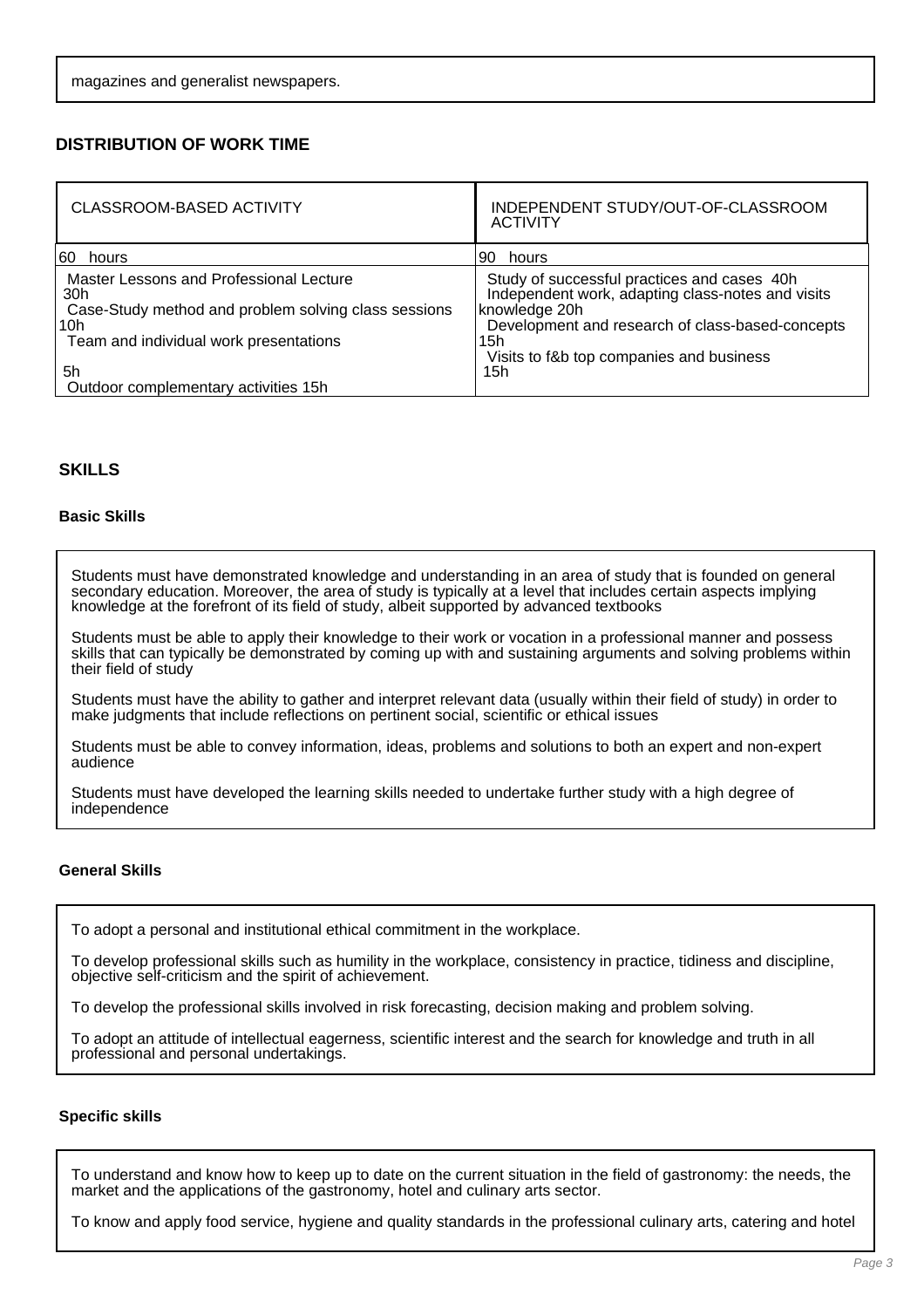environment.

To develop culinary creativity based on the observation and study of regional singularities and traditions, through the study of local history and geography, climatology, ethnography and local produce.

To develop and educate on sensitivity in relation to aspects regarding the appearance and presentation of dishes and end products for customers.

To develop the ability and skill of valuing times and costs; the economy of expenses, the use of products and the design of hotel menus and services using financial criteria.

To master the international terminology of gastronomy in all of its areas: culinary techniques, recipes, products, chemical elements, biological and biochemical phenomena and processes, technologies, regulations, designations of origin, processes and dissemination to the media.

## **LEARNING RESULTS**

Deliberates upon the modern hospitality and restaurants industry, and learns about the characteristics and role of food and beverage (F&B) which helps him/her identify and anticipate challenges in contemporary settings where culture and community values impact on the provision of an effective contemporary industry.

Devises a contemporary (F&B) outlet, by acquiring knowledge regarding the needs of the modern consumer and the importance of experience

Differentiates among the various food production methods, control systems, hygiene and storage principles and explains their importance

Learns about inter-cultural and ethical practices.

Identifies current trends in the food and beverage industry and knows how to discuss their potential impact on the long-term viability of a food and beverage company.

Identifies and implements in a concise manner all the operative processes and the key factors within the service of F&B in all its areas.

## **LEARNING APPRAISAL SYSTEM**

The student will never be allowed to pass the subject just by being successful in one exam.

Students of first enrollment Written exam, test or short answers: 50% Daily assessment: 20% Assistance and class participation: 10% Individual and teamwork: 20%

The students that for a justified reason (health problems or any other important matter) and always with the agreement and the approval of the academic director cannot attend the programmed scheduled lessons will be marked just with the written theory exam and the practical one. In this case the : -Individual and team work: 50% -Written exam, test or short answers 50%

Students of second or subsequent enrolments.

The students of second or subsequent enrolments will have the two options abovementioned; it is mandatory to communicate the professor at the beginning of the semester. The student will not be able to pass the subject with just one assessment

Extraordinary examinations. In this case the assessment criteria applied will be the same as the two previous ones